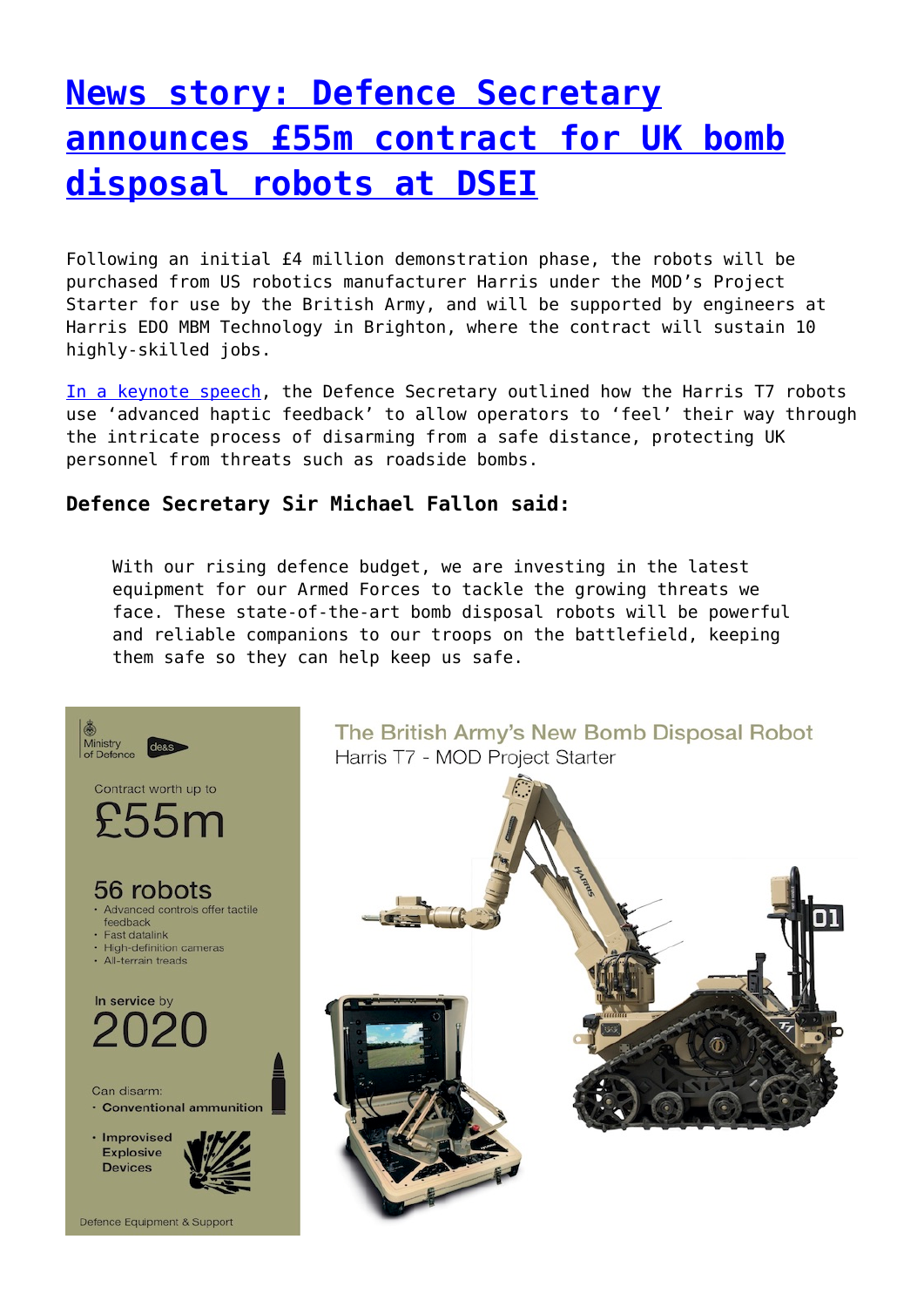The British Army's new bomb disposal robot.

Equipped with high-definition cameras, lightning-fast datalinks, an adjustable manipulation arm and tough all-terrain treads, the robots are able to neutralise a wide range of threats.

The haptic feedback function is designed to provide operators with human-like dexterity while they operate the robot's arm using the remote control handgrip. The unit gives the operator physical feedback, allowing intuitive detailed control.

The announcement comes after a competition between the world's leading manufacturers, organised by the MOD, with the new fleet replacing the current Wheelbarrow Mk8b. All 56 robots are due to be delivered to the UK and in service by December 2020.

### **Chief Executive Officer for Defence Equipment and Support, the MOD's procurement organisation, Tony Douglas said:**

This contract has been designed to deliver future-proof, worldleading technology at the best value to the taxpayer. Innovation is central not only to the success of this remarkable system, but also to the relationships across DE&S, Industry and the frontline commands which allowed this agreement to be reached.

With 141 international delegates from 60 countries, DSEI showcases British business and innovation across security and defence. The Defence Secretary toured the exhibition and announced the latest investment in advanced equipment for the UK's Armed Forces.

In addition to new bomb disposal robots, the Defence Secretary announced that UK personnel will be protected by a new lightning-fast protection system under development by the Defence Science and Technology Laboratory (Dstl). The new 'Icarus' system, involving a consortium led by Leonardo, will be able to detect and defeat threats to armoured vehicles within 100 milliseconds: many times faster than a human could respond.

The proof of concept Technical Demonstrator Programme is worth £10 million to the UK economy and will develop system sensors and countermeasures to defeat a wide range of current and future battlefield threats such as Rocket Propelled Grenades and Anti-Tank Guided Weapons, helping to protect the lives of the UK Armed Forces.

The Demonstrator Programme will initially secure 45 jobs across the UK and has the potential to create up to 250 jobs if the system is eventually deployed.

The Defence Secretary also pointed out that, for the first time, a full-scale model of the UK's future laser turret will be on display at DSEI. In January 2017 the MOD awarded a  $f$ 30 million contract to the MBDA-led Dragonfire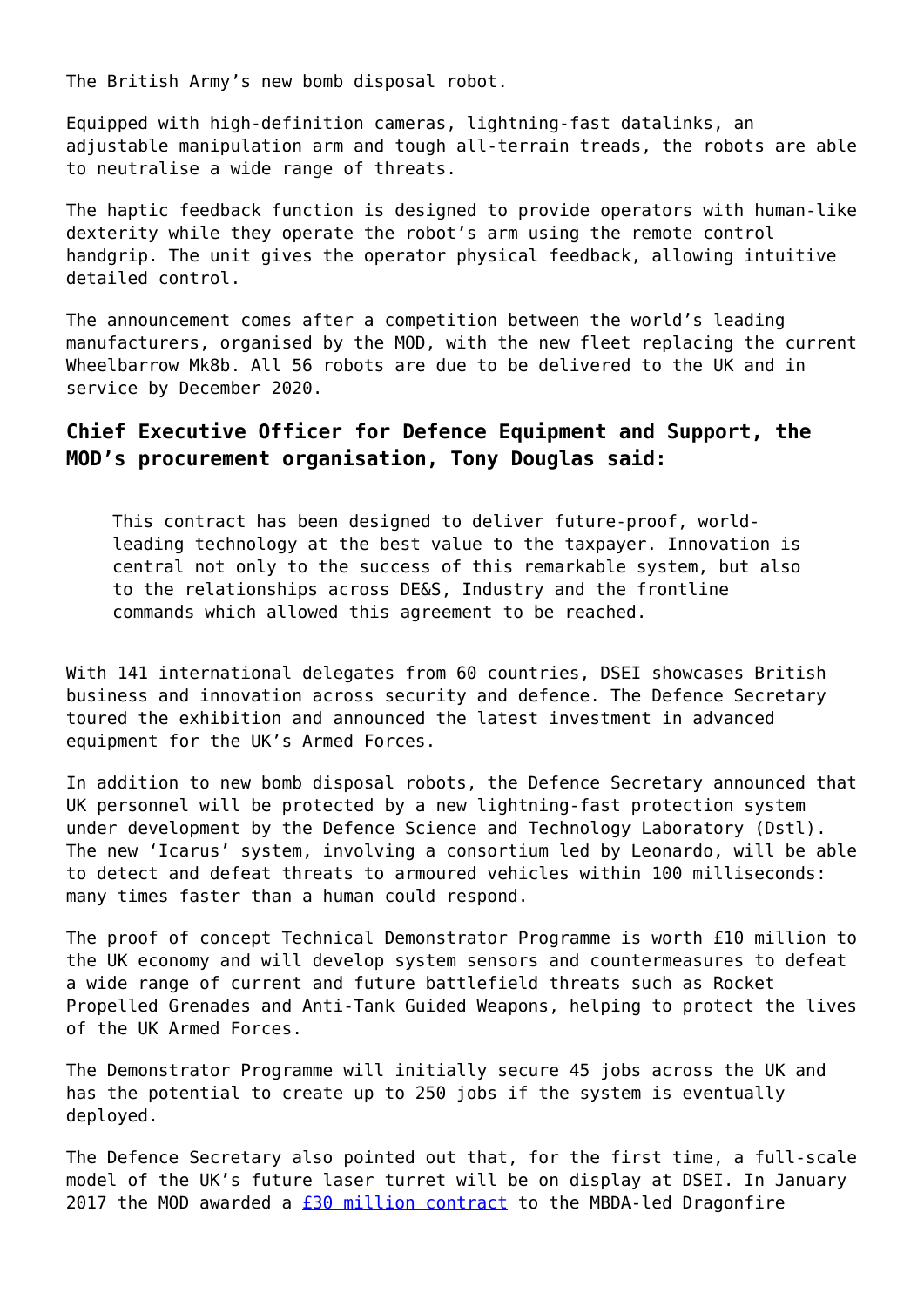consortium, to demonstrate the potential of Laser Directed Energy Weapons. The demonstrator will be tested on UK ranges from 2018 with in-service capability planned by the end of the 2020s.

Following Minister for Defence Procurement Harriet Baldwin's [announcement of](https://www.gov.uk/government/news/defence-minister-announces-successful-first-firings-of-sea-ceptor-missiles-to-protect-new-aircraft-carriers) [the successful first firings](https://www.gov.uk/government/news/defence-minister-announces-successful-first-firings-of-sea-ceptor-missiles-to-protect-new-aircraft-carriers) at sea of the Royal Navy's new Sea Ceptor system last week, the Defence Secretary also pointed out that the British Army is showcasing the new Land Ceptor air defence system launcher at DSEI. Developed by MBDA, Land Ceptor will replace the Army's Rapier system as part of the new Sky Sabre capability.

The Innovation Initiative and £800m Defence Innovation Fund aim to transform Defence to encourage imagination, ingenuity and entrepreneurship. From laser weapons to autonomous vehicles, the MOD is working with small firms, academics, industry, and the [new Defence Advisory Panel](https://www.gov.uk/government/news/defence-secretary-announces-world-class-innovation-panel) to find Twenty-first century solutions to defence challenges.

## **[Speech: Defence Secretary Keynote](http://www.government-world.com/speech-defence-secretary-keynote-speech-at-dsei-2017-13-september/) [Speech at DSEI 2017 – 13 September](http://www.government-world.com/speech-defence-secretary-keynote-speech-at-dsei-2017-13-september/)**

INTRO: PERIOD OF CHANGE

It's a huge pleasure to be back at the world leading DSEI.

Apart from the fact this exhibition has grown in size and scale, with some 141 international delegates here from 60 countries, it has remained a remarkably stable landmark in an otherwise turbulent world.

Since last time we were here the UK has had two elections and a referendum in which the British people decided to leave Europe.

Meanwhile, on the international front we've seen North Korea threatening nuclear Armageddon, Russia maintaining its aggressive posture, waves of cyber crime like the Wannacry virus hit our hospitals and businesses and, touching on our theme today, terror, which has spread across the globe hitting us here in the UK in London and Manchester and recently devastating innocents in Barcelona.

At the start of the year the Doomsday Clock moved thirty seconds closer to midnight it seems they weren't exaggerating. As the danger proliferates defence's stock rises and the demand for the best kit goes through the roof. And today you'll find us making maximum use of our capability; whether it's sending HMS Ocean, C-17 and Puma Mk2 helicopters to the Caribbean to support humanitarian efforts in the wake of devastating Hurricane Irma, dispatching our Typhoons to bomb Daesh and protect Black Sea skies or deploying Challenger and Warrior to Estonia to provide critical reassurance to our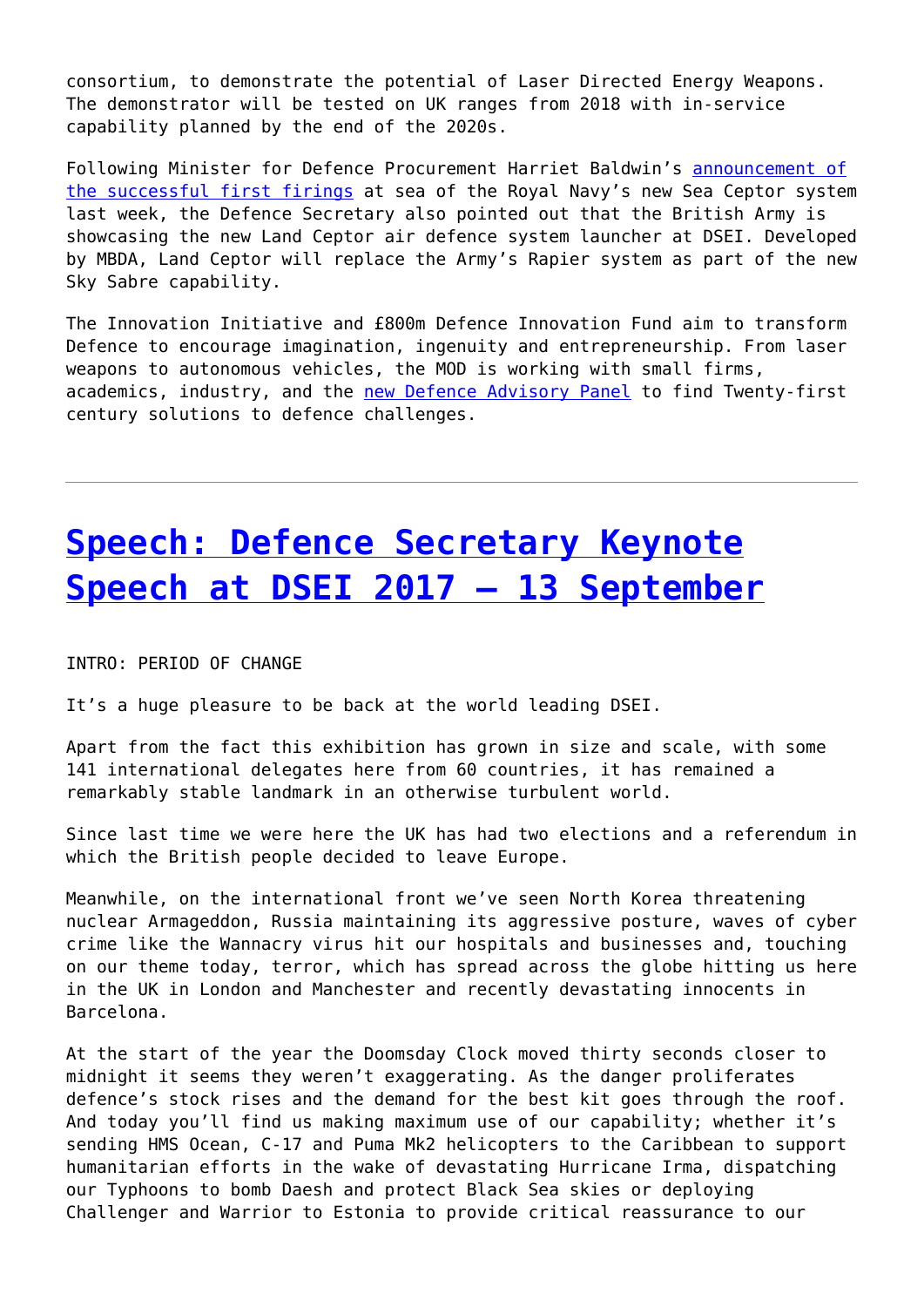Eastern European allies.

In an age of technological marvels and transnational threats this level of activity appears to be the new normal, which is why our response is evolving to meet new challenges.

It's based around three key elements:

1. CHOICE

The first is choice.

We've chosen to grow our defence budget by 0.5 per cent each year.

In 2015 our forces received some £34bn. In 2016 £35bn. This year it will be £36bn. And next year it will be £37bn. We're using that money to invest in the full array of high end kit across all domains.

In the past year you'll have seen a flood of announcements, from sailing new carriers to naming Dreadnought submarines, from buying Apache attacks helicopters to testing Ajax armoured vehicles and from the arrival of more F35s, to last week's announcement about future frigates.

And our new fifth generation kit offers much more than firepower and protection. These are flying, driving and floating sensors able to soak up information and instantly relay it from the battlefield to the battle station.

More than that, capabilities like dreadnoughts and carriers give us both a strategic nuclear and a strategic conventional deterrent, ensuring that whatever the future holds in the 2040s, 2050s, 2060s, the next generation will have the tools to cope. Innovative choices

But we're not just choosing to spend but choosing to invest in innovation, putting aside £800m so that by working with industry and academia we have the disruptive capability to keep ahead of the curve.

Take big data.

We've given 30 firms a share of £3 million pound to develop machine learning algorithms and artificial intelligence so it can crunch all the big data collected by our vehicles and translate it into a four dimensional picture of the battle space.

Or there's the sort of ship's brain we tested last year. It's able to root through information and recognise threats in much the same way as a human being recognises fear, allowing the crew to predict where system failure might occur next.

Inevitably, such technology triggers dire warnings about the march of machines. But software isn't a substitute for soldiers, sailors or pilot, it's there to optimise our time. Computers are simply better at rifling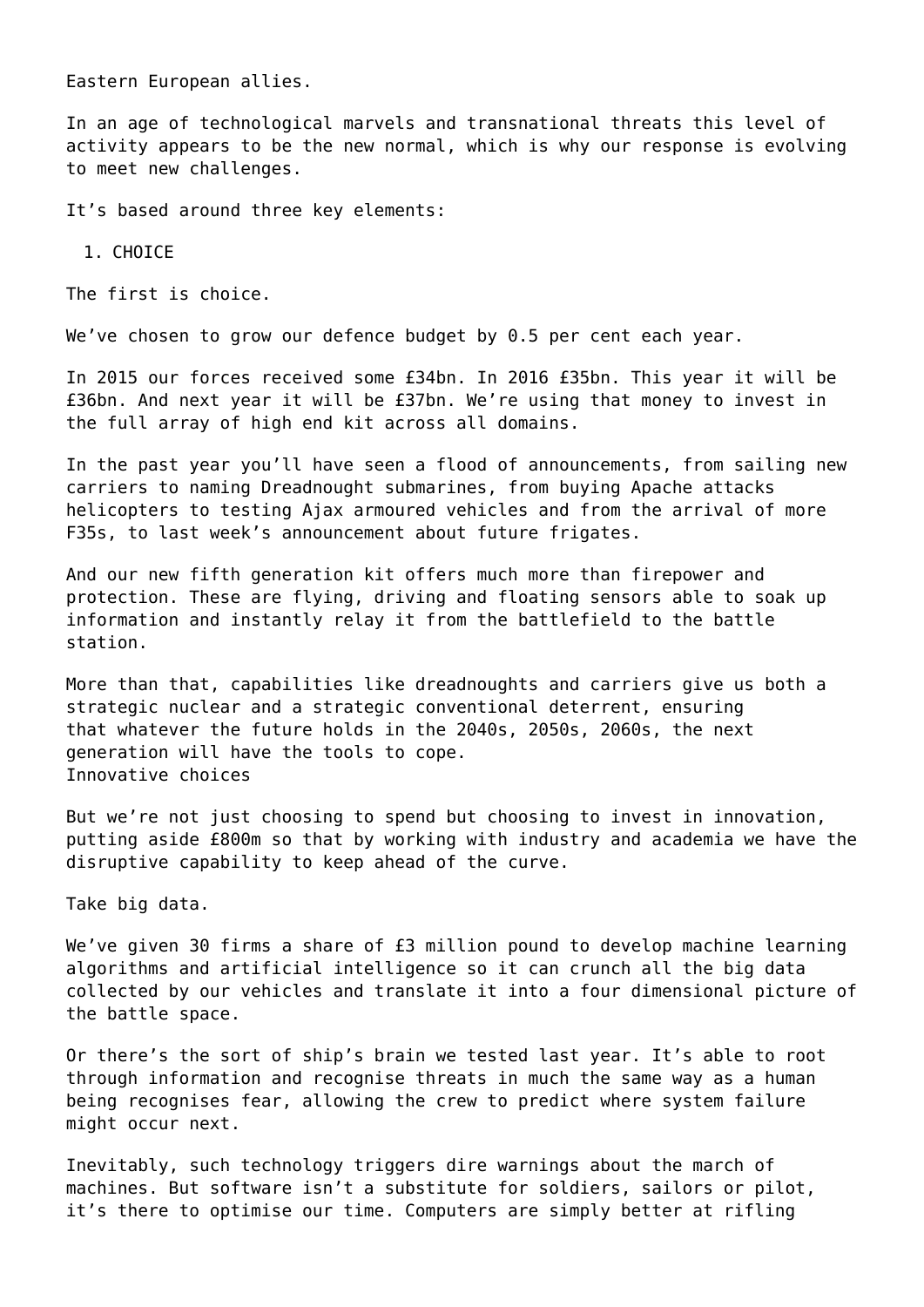through data and doing mundane tasks.

ANNOUNCEMENT: ROBOTIC BOMB DISPOSAL

Just as robots are better suited to picking their way through bomb strewn battlefields.

That's why today I can announce we've signed a contract worth up to £55m with Harris Corporation for 56 bomb disposal robots. Equipped with high-definition cameras, lightning-fast datalinks, an adjustable manipulation arm and tough all-terrain treads, these sophisticated systems use advanced haptic feedback that allows operators to 'feel' their way through the intricate process of disarming potentially the terrorist's favourite weapon the Improvised Explosive Device from a safe distance.

Robots will never replace humans.

It takes a soldier to search a house, calm a villager, win hearts and minds in a war zone.

But we're letting the machines take the load so people can get on with hard work of saving lives.

ANNOUNCEMENT: ACTIVE PROTECTION SYSTEM

At the same time, we're making sure our troops have the tech to protect themselves in difficult and dangerous situations.

So today I can announce Defence Science and Technology Laboratory (Dstl) has placed a £10m contract with Leonardo to improve the survivability and protection of Land Armoured Vehicles, by fitting them with an Active Protection System.

This can detect and defeat threat missiles within 100 milliseconds less than half the time it takes a human to react to a visual cue.

Providing a shield against Rocket Propelled Grenades and Anti-Tank Guided Weapons.

#### ANNOUNCEMENT: DRAGONFIRE

When it comes to weapons we're also devising some of our own.

If you haven't seen it already allow me to point you in the direction of the naval stand where you'll find a prototype of Dragonfire a directed energy weapon or laser to the layman.

Science fiction has become science fact.

Even more remarkable we've come up with a bit of kit that will appeal as much to the accountant as the warrior because, instead of spending hundreds of thousands on missiles the energy in a high-intensity laser costs pennies.

I know you like to try out new capability but I'm afraid this one isn't a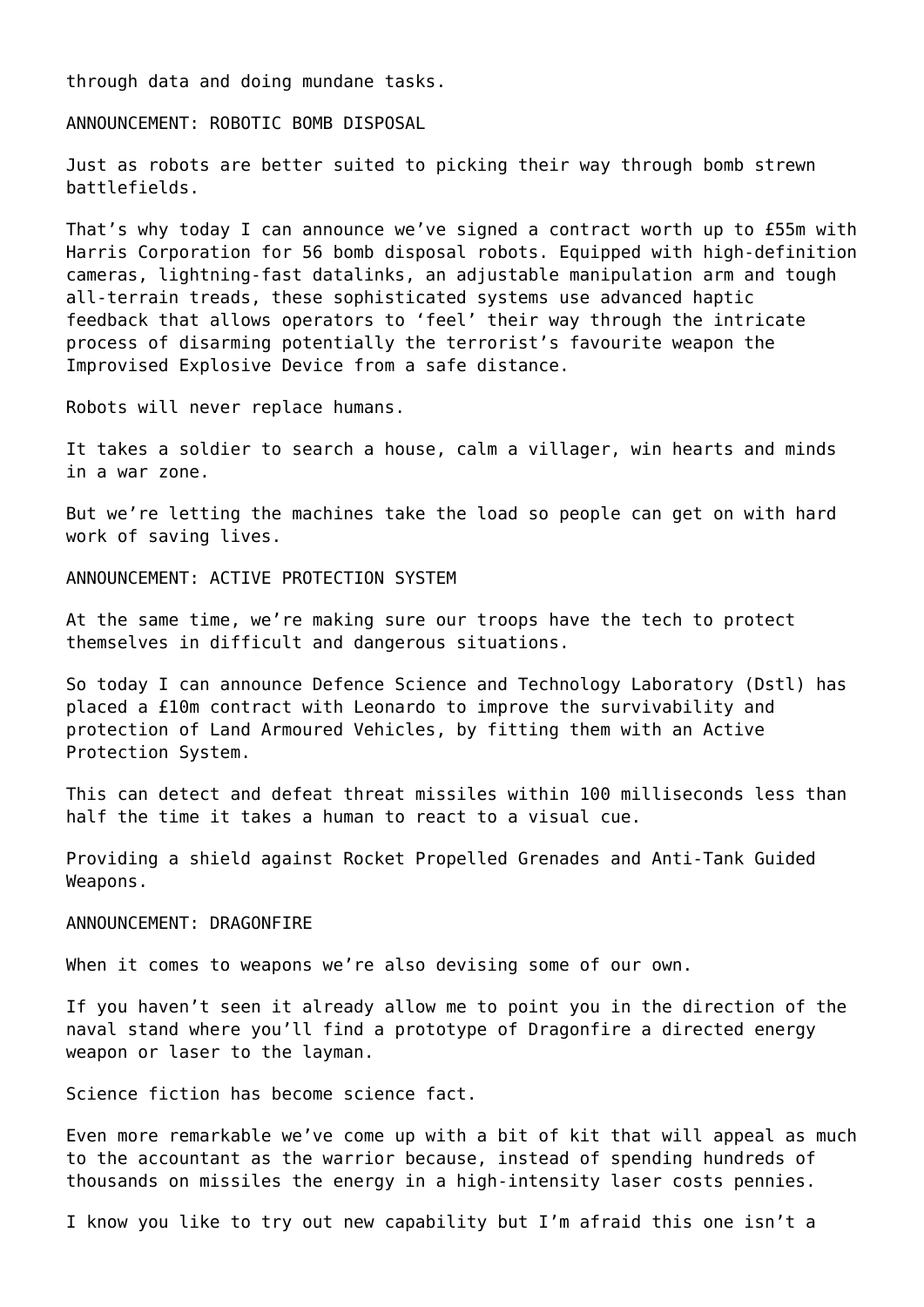working model.

Its state-of-the-art precision targeting system that can knock out a target up to six kilometres away.

I'm afraid we couldn't take the risk of over eager guests pressing the wrong button.

But don't worry Dragonfire will soon be tested on a British warship.

You come to DSEI to be wowed and I hope we've whetted your appetite.

But I don't want to overdo it so I won't mention our hover bike that's being tested on the water outside this building.

I've talked so far about innovative Defence decisions we've made that you can actually see here at DSEI.

But I haven't mentioned the way innovation is now influencing Defence below the surface, the way it's now woven into our tactics, honing our pioneering cyber techniques against Daesh in Iraq and Syria.

Nor have mentioned how innovation is transforming our approach in the boardroom.

Since the 2015 SDSR international threats have intensified.

So, rather than resting on our laurels, we're currently conducting a National Security Capability Review.

Defence will be a critical part of this cross-government refresh led by the National Security Adviser.

Our aim, across Government, is to ensure that we are implementing the 2015 Strategic Defence and Security Review in the most effective and efficient way possible.

The fact is, though our budget might be rising, so too are demands.

That's why we must keep asking searching questions, re-examining whether we are making the right choices, so we can prioritise the right things.

Critically, the UK isn't alone in going through this process. So too are our closest allies – the United States and France.

### 1. COLLABORATE

Choice is key to addressing the threat we face.

The second aspect of our approach is collaboration.

If we're going to make the most of all our resources we need to do more to work together across the Defence Enterprise.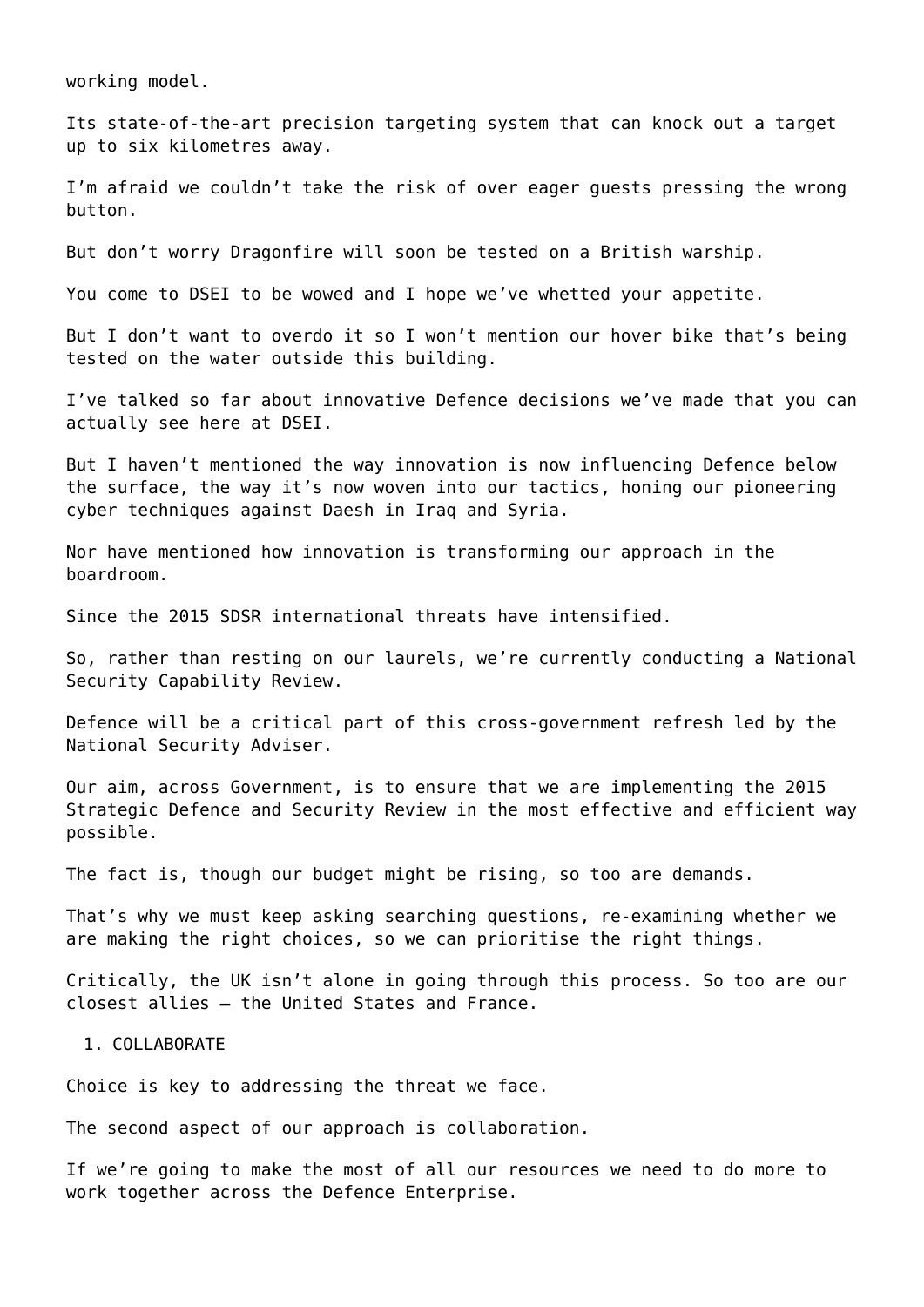Carrier is a case in point. Built in blocks by over 10,000 people across the UK, before being shipped to Rosyth for assembly, it is a truly co-operative nationwide enterprise.

Or consider F35, an innovative partnership between BAE Systems and Northrop Grumman working alongside our Defence Electronics and Components Agency in Sealand. So successful in its bid that it wasn't just chosen as the European repair hub for F-35 avionic and aircraft components, but as the global support provider, sustaining hundreds of jobs directly and thousands more high value jobs across the supply chain.

From the start the F-35 programme itself has been not simply an exemplar of domestic collaboration, but of international collaboration, where we're proud to be a Tier One partner with the US, and to build 15 per cent of each and every aircraft.

And as Britain's looks to go global we see our equipment as a platform for stronger partnership.

Consider P8 maritime patrol aircraft.

A few months ago we struck an agreement with our fellow P8 nations Norway and the US, to pursue closer co-operation on training, logistics, and support and address the changing security environment in the North Atlantic.

#### 1. COMPETITION

International success brings me to the third element of our new approach to defence competition.

I'm a big believer in competition.

I know it's power not just to strengthen our industry and bring in the wealth that benefits the UK, but to bring down prices as well meaning we can afford to buy even more kit.

And as we look to life post Brexit and seek to spread our wings across the world, it's high time we do more to compete for a share of this international export market.

We've already got an enviable reputation in advanced manufacturing, we're leaders in intelligent systems, we already build wings for half the world.

And the UK continues to perform strongly in the international market, securing defence orders of £5.9bn in 2016, retaining its position as the second largest defence exporter globally over the last ten years

But now it's time to build exportability into our thinking from the off, aligning it with the requirements of international clients, allowing for the open architecture that can plug and play with different bits of capability.

In other words, the sort of pioneering approach we've adopted with Type 31e.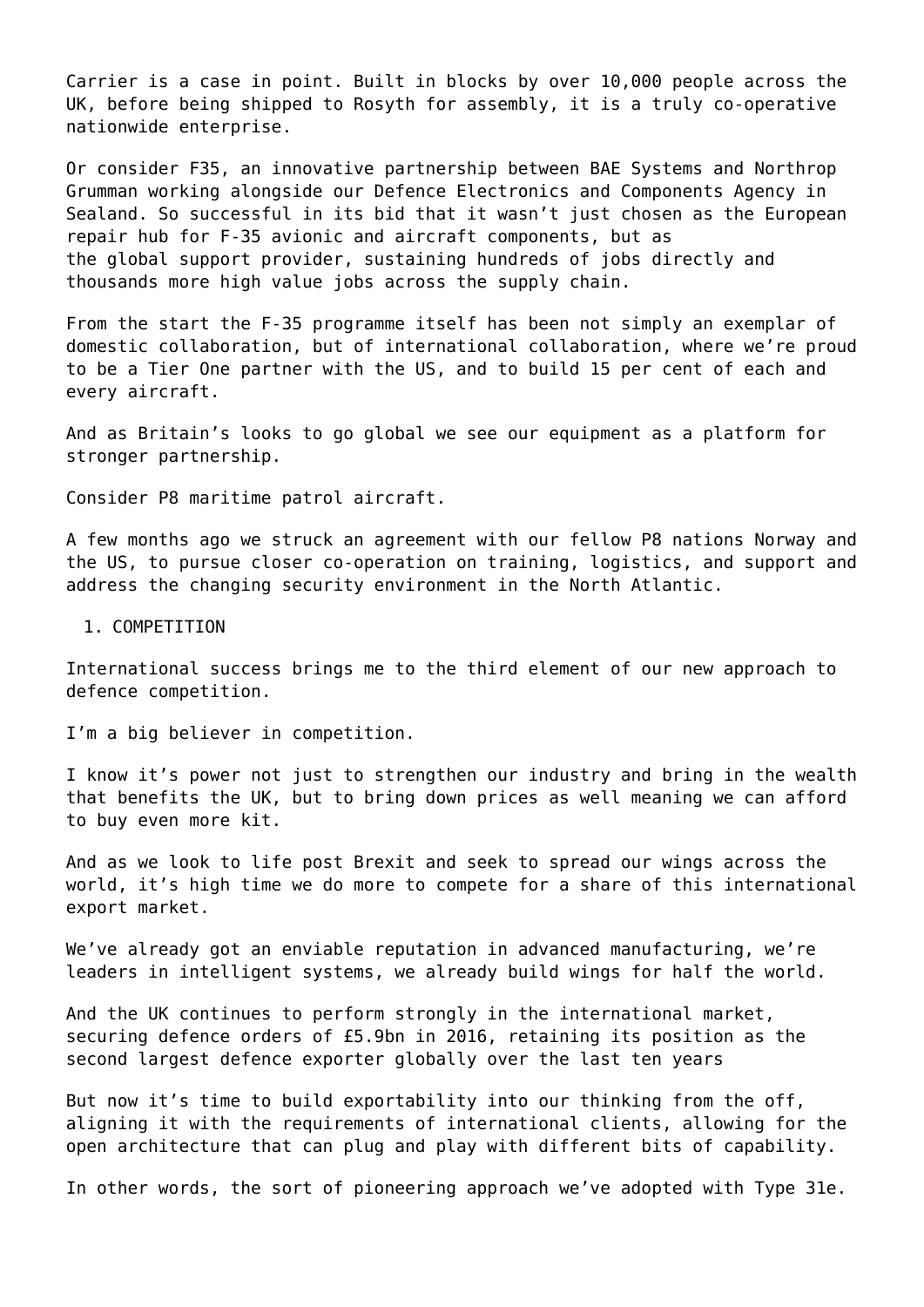Government has laid out a clear challenge to the sector to design and build five new lighter, General Purpose Frigate to replace the General Purpose variants of our ageing Type 23 Frigates with a clear in-service – of 2023.

Type 31e will be flexible and adaptable.

The aim is in the name. E…stands for exports

Above all we've set the price we want each frigates to cost.

At no more than £250m.

That's the maximum price.

This is a competition.

And I want to see great companies competing to lower the cost

But it's also a pathfinder

We haven't built frigates for another country since the 70s

We're changing all that

This frigate will rock the exports boat and it's a model for the way we will approach shipbuilding in future

Yet we're not just focusing our export drive on ships but planes.

The UK and its European partners are fully focused on working with industry to maximise Typhoon's export potential in the worldwide combat air jet market.

And the MOD, in particular, are pleased to now be supporting and leading some of those campaigns in Europe, the Middle East and South East Asia, where we believe Typhoon meets the requirements of our international partners.

We've already seen the first plane delivered to Oman earlier in the year and more orders for Kuwait.

And today you'll see for the first time our Land Ceptor missile able to blast high speed, evasive, low signature and complex airborne targets out the sky

It's already in high demand with the Italian Army

Even as we look to sell more platforms, we'll continue banging the drum for British systems, from Scotland to Southampton, whether it's defensive aid suites, digital jammers or laser target designators, whether small satellites or secure communications.

So we've got high hopes for UK companies.

And what better place to bring the message home than DSEI, where the kit is the star of the show and where the globe's investors gather in one place.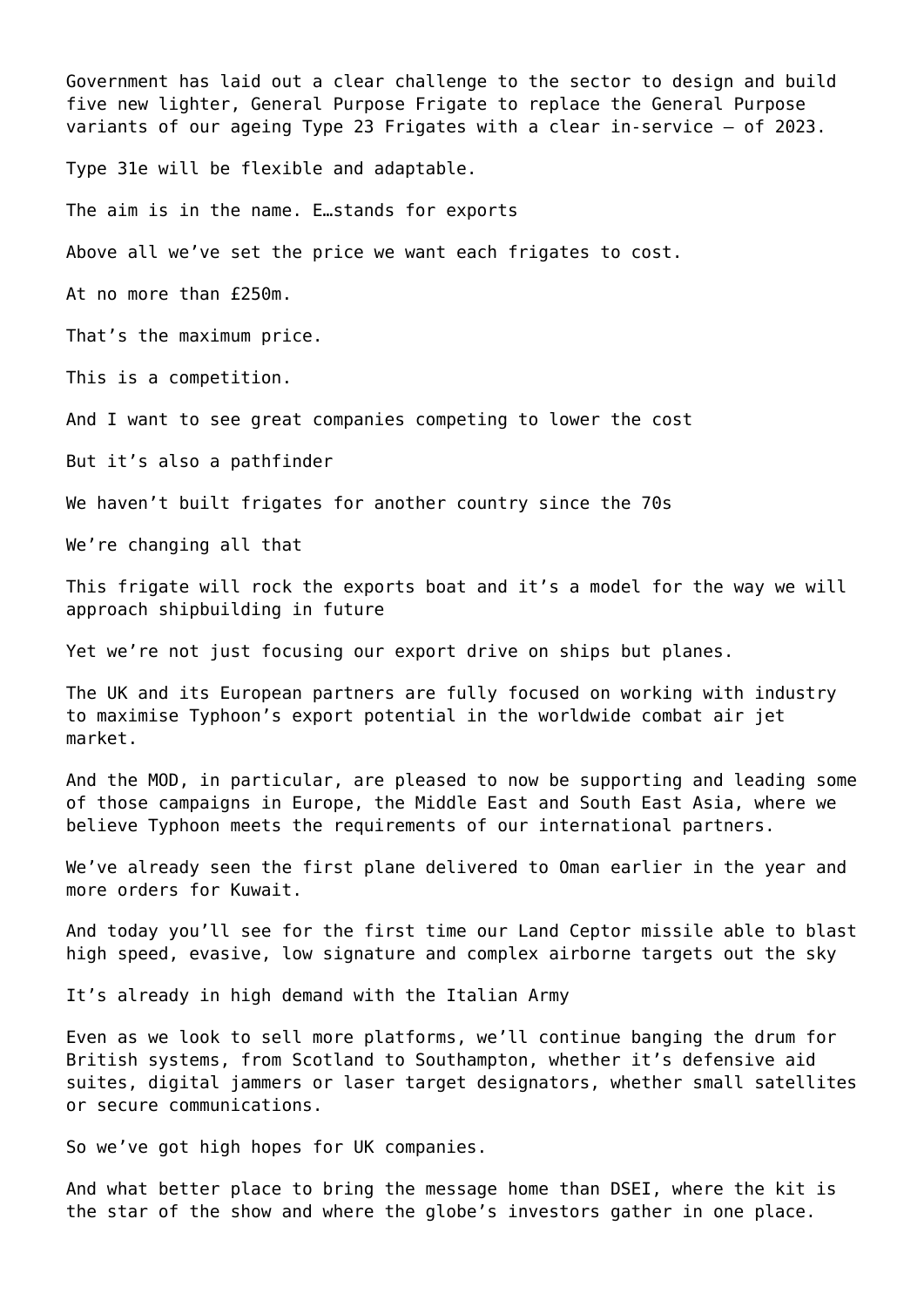All those looking to become exporters will find help at hand.

Not only is our Defence Growth Partnership now working with industry to anticipate future market opportunities, but we're now adopting a Team UK approach, packaging up the vast array of expertise our nation has to offer so that international customers looking for solutions into anything from subsurface systems and synthetic environments to persistent surveillance or information systems, needn't hunt around for the right contact, but can simply go to our Team UK representatives and get the details they requires.

There's a UK team stall in the hall here today waiting to work with you to face up to the challenges to come.

CONCLUSION

So two years down the line Britain's transforming its approach.

And if you needed convincing that MOD really has changed its style look at the experts who make up our new innovation advisory panel.

The former owner of a racing car company and an astronaut.

The message is clear.

The UK's moving at pace.

And we're about to hit the heights.

## **[News story: Armed Forces Muslim](http://www.government-world.com/news-story-armed-forces-muslim-personnel-complete-hajj-2/) [Personnel Complete Hajj](http://www.government-world.com/news-story-armed-forces-muslim-personnel-complete-hajj-2/)**

Led by Islamic Religious Advisor to the Chief of Defence Staff Imam Asim Hafiz, the Hajj was a chance for British Muslim Armed Forces personnel to reflect on the role of their religion as part of their service. Hosted by the Kingdom of Saudi Arabia Armed Forces (KSA AF), the Hajj took place over the first weekend of September, around Eid celebrations.

Hajj, meaning 'to intend to journey', is the fifth pillar of Islam and requires all Muslims who are able to make a pilgrimage to Mecca and locations of historical significance related to the Prophet Abraham. The group, which consisted of personnel from the Army and Royal Air Force, visited the Holy Mosque in Mecca, Arafat, Muzdalifah, and Mina. In addition they visited the Prophet's Mosque in Medina.

Captain Tim Rudkin, from the Royal Electrical and Mechanical Engineers (REME) said: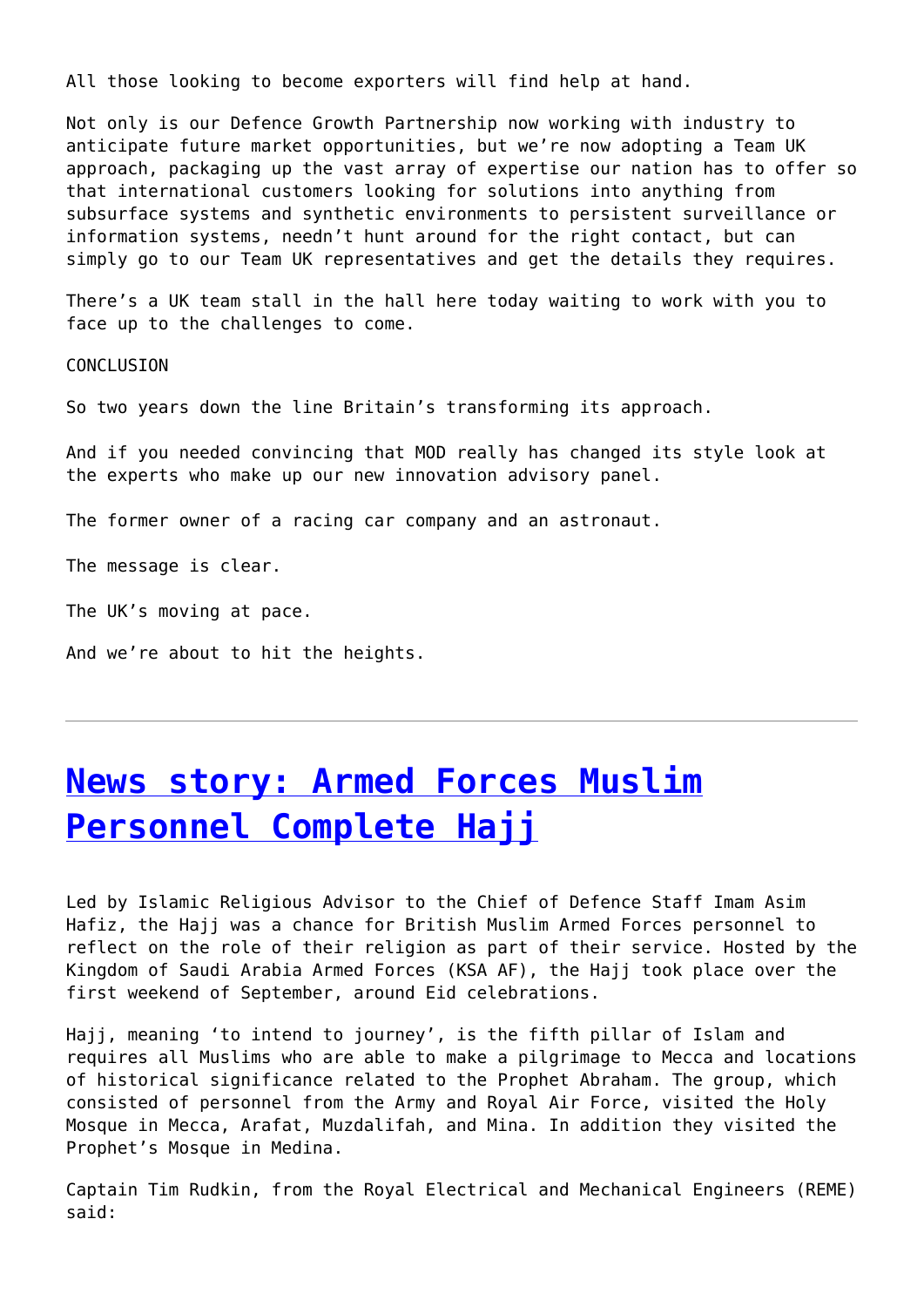We have learnt a lot about ourselves and confirmed that Islam is not only compatible with military life, but supports the Armed Forces' values we strive to embody.

This journey has no rival to anything I have done before, with representatives of almost every country it is the largest gathering of people in the world, sharing common goals and values, coexisting peacefully.

During the group's visit to Medina, the pilgrims visited the Prophet's Mosque and toured the site of the Battle of Uhud. Afterwards they travelled to Mina where they stayed in a tent city and performed the daily stoning of the jamaraat against three pillars where the devil appeared to the Prophet Abraham. The UK personnel also met with the KSA AF's Head of Religious Affairs Major Muhammed Al Sadan, who spoke of the importance of Hajj and Islam's compatibility of serving in the Armed Forces.

Sergeant Ahmed Dhalai, from MOD, said:

The military gives me the strength to become a better Muslim. My chain of command not only understand the significance of this journey, they actively encourage it as an opportunity to reflect and aim to be a better person, both in and out of the military.

The group also met with the Malaysian Chief of Defence Force General Tan Sri Raja Mohamed Affandi Bin Raja Mohamed Noor, Sudanese Major General (Pilot) Hussein Muhammed Othman, and Senior Bangladeshi officers who offered words of encouragement on religious tolerance and explained the importance of Hajj, not only as a religious obligation for Muslims but as an experience to reflect on as ambassadors to develop greater understanding of faith in our militaries.

Corporal Ceesay Ali, from 1 Medical Regiment, said:

Without doubt this journey I have made is going to make me a better Muslim, a better person, and a better soldier. It has provided me with personal and professional development, as well as allowing me to meet my religious obligation

The Armed Forces personnel entered a raffle across the three services to join the 25,000 pilgrims from the UK travelling to Mecca this year.

A diverse and inclusive force is a stronger force, and the MOD encourages and celebrates diversity, promoting an inclusive working environment. To achieve this a wide range of initiatives under a Defence-wide Diversity and Inclusion Programme have been established. While recruitment is an important element, the wider Defence Diversity and Inclusion Programme (DDIP) takes a much broader view of diversity and inclusion and is driving real change by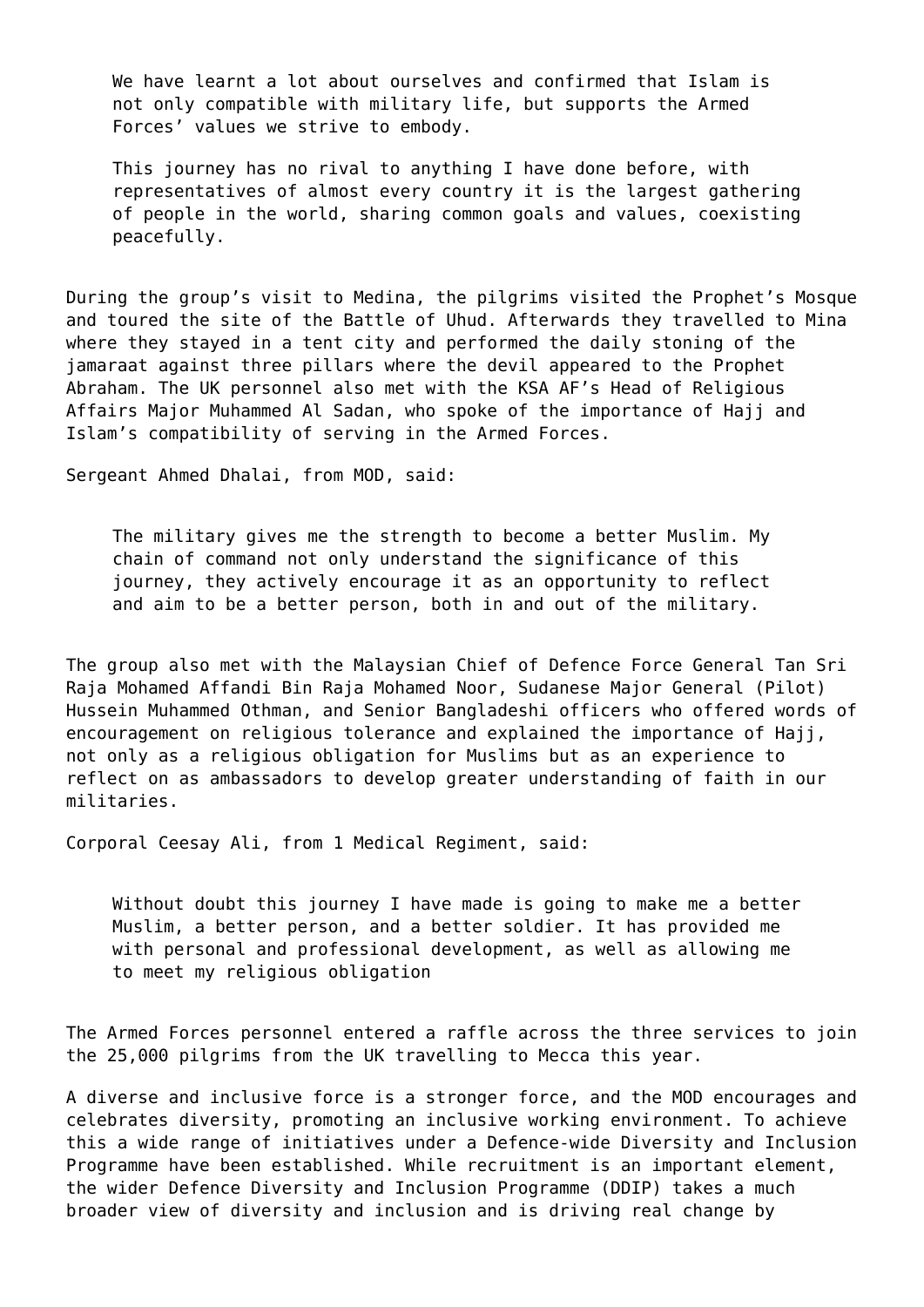embedding D&I within the leadership and culture and taking steps to increase the retention and progression of people from underrepresented groups.

### **[Press release: Hurricane Irma update](http://www.government-world.com/press-release-hurricane-irma-update/)**

Shelter kits provided by UK aid are being distributed in Anguilla to help those left homeless by Hurricane Irma.

The kits, transported by Britain's Royal Fleet Auxiliary ship Mounts Bay, are being delivered to people in need by the Anguillan Red Cross.

Crews from RFA Mounts Bay are also today delivering UK aid including shelter, food and water to those affected on Gorda in the British Virgin Islands.

On the Island of Tortola, British military troops are delivering food and water having already helped to make the area secure, enabling aid to be delivered.

In addition, the UK has helped to distribute water bottles to 700 of the most vulnerable households affected by Hurricane Irma on the British Virgin Islands.

There are now 1,000 UK military troops in the region helping with the relief effort.

#### **International Development Secretary Priti Patel said:**

The UK government continues to deliver UK aid to the victims of Hurricane Irma as a matter of extreme urgency.

We have over 40 tonnes of DFID aid in the region, and more aid is arriving every day.

Our military troops, police officers and aid workers are doing an amazing job on the ground, to get vital supplies to those who need it most.

To suggest the UK reacted slowly and is not doing enough is just plain wrong. We are leading the way, and other countries, are now coming to us for help.

In addition to providing support on the ground, the UK Government is working closely with affected governments to continue to understand what assistance is needed to ensure the right aid is getting to the right place.

Yesterday, International Development Secretary Priti Patel spoke to the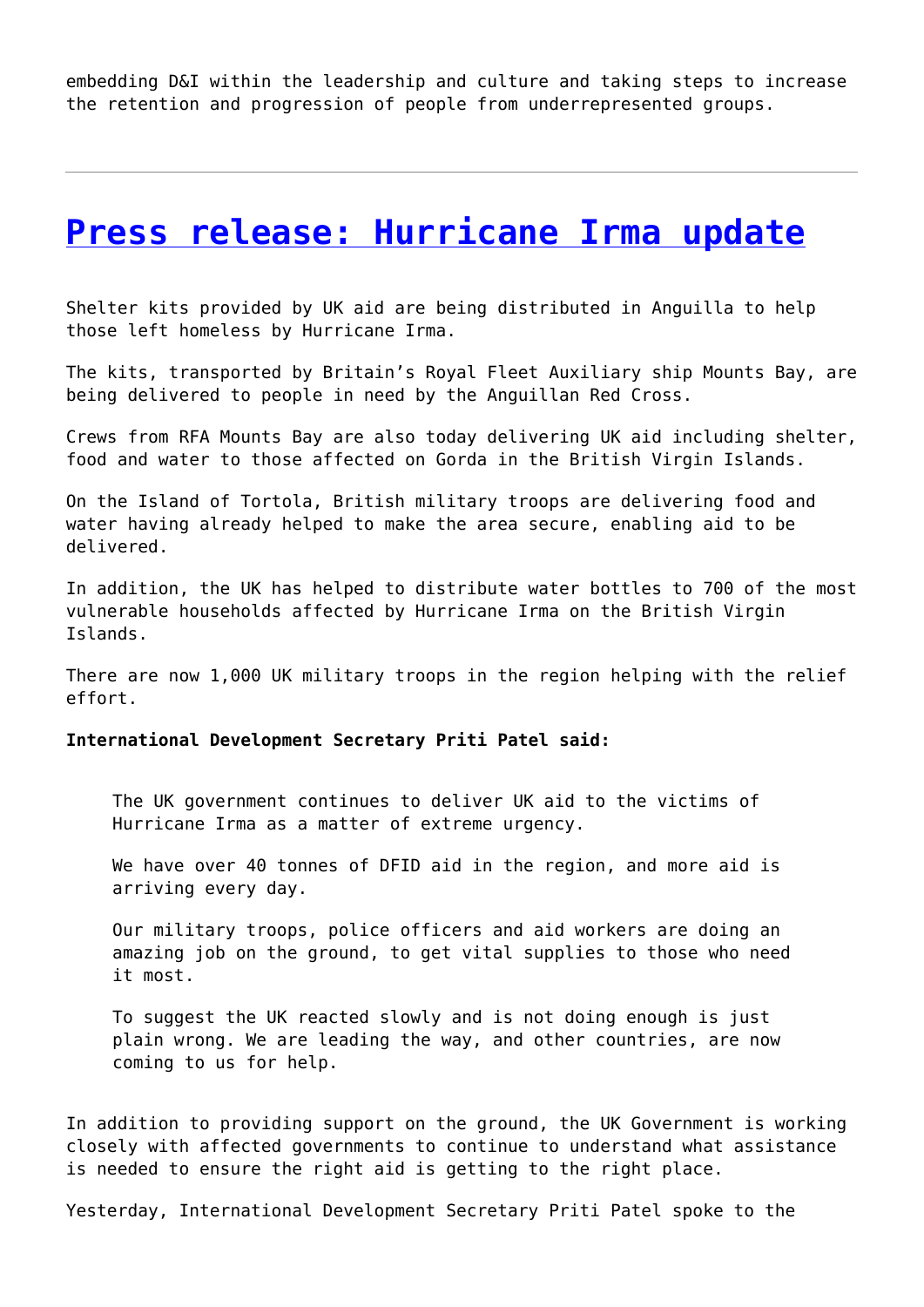Governor of the Virgin Islands, Augustus Jaspert, to discuss emerging needs on the island. Earlier today she briefed the Cabinet on these latest developments.

HMS Ocean, which was loaded in Gibraltar with 5,000 hygiene kits, 10,000 buckets and 500,000 water purification tablets, is due this evening to be deployed to the region.

The government has made £2.5 million available to the Pan American Health Organisation to ensure critical health services are provided in the region, and to reduce the risk of disease spreading.

This is part of the £32 million it has so far pledged to the relief effort.

DFID has deployed 18 staff in total to the region, including to Turks and Caicos, using British expertise to provide urgent relief to those in need and support efforts to restore infrastructure.

The UK Government is being supported by companies in the private sector, including:

- Thomson and Thomas cook who have delivered over 8,000 buckets on commercial flights
- Virgin, who offered free transport to dispatch relief items including 1776 shelter kits, to Antigua yesterday.

Today, we expect another 288 kits to fly the same route with them.

### **Notes to editors**

- Videos and photos of aid being transported and distributed are available here:
- Flickr:<https://www.flickr.com/photos/dfid/sets/72157688805759935>
- Google Drive: <https://drive.google.com/drive/folders/0B8mjosL6ucd7TkRhdTgwT2s4aXM>
- For the latest up to date information and images, follow us on Twitter -@DFID\_UK

### **General media queries**

Email [mediateam@dfid.gov.uk](mailto:mediateam@dfid.gov.uk)

Telephone 020 7023 0600

Follow the DFID Media office on Twitter  $-$  @DFID Press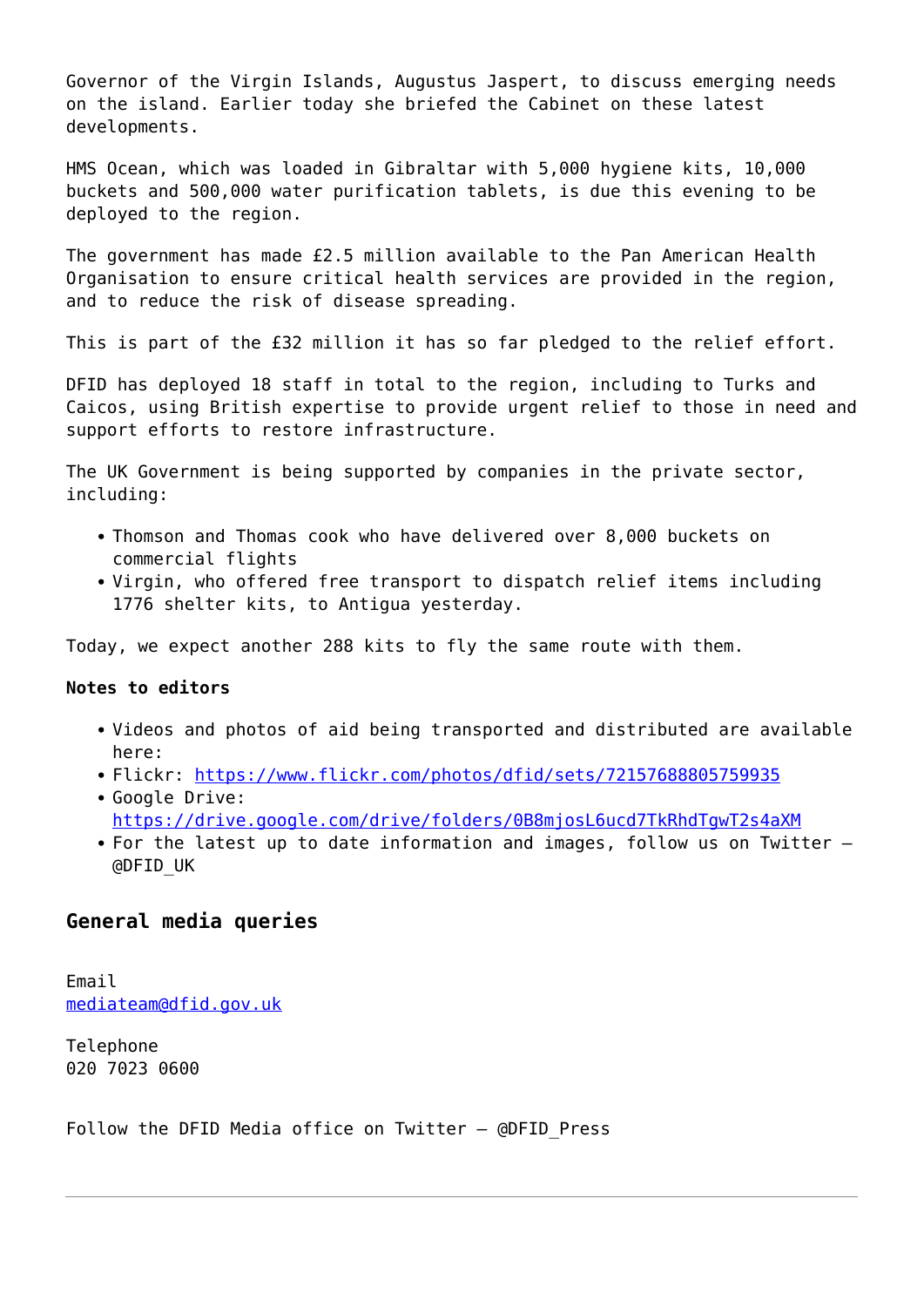## **[Speech: Hurricane Irma: Sir Alan](http://www.government-world.com/speech-hurricane-irma-sir-alan-duncans-statement-12-september-2017/) [Duncan's statement, 12 September 2017](http://www.government-world.com/speech-hurricane-irma-sir-alan-duncans-statement-12-september-2017/)**

At last Thursday's statement I undertook to update the house as appropriate and I thank you Sir for the opportunity to do so now. My Right Honourable Friend the [Foreign Secretary is on his way](https://www.gov.uk/government/news/foreign-secretary-visits-hurricane-hit-islands) at this very moment to the Caribbean to see for himself our stricken Overseas Territories and further drive the extensive relief efforts that are underway.

The thoughts of this House and the whole country are with those who are suffering the ravages of one of the most powerful Atlantic Hurricanes ever recorded. It followed Hurricane Harvey and was set to be followed by Hurricane Jose.

Over half a million British nationals – either residents or tourists – have been in the path of Hurricane Irma, which has caused devastation across an area spanning well over a thousand miles.

The overall death toll in the circumstances is low, but unfortunately 5 people died in the British Virgin Islands, and 4 in Anguilla.

At this critical moment, our principle focus is on the 80,000 British citizens who inhabit our Overseas Territories of Anguilla, the Turks and Caicos Islands and the British Virgin Islands.

Commonwealth Realms in the Caribbean have also suffered, including Antigua and Barbuda and the Bahamas, as well as other islands such as St Martin and Cuba.

We have around 70 British nationals requiring assistance on St Martin and are working with the US, German and Dutch authorities to facilitate the potential departure of the most vulnerable via commercial means today.

To prepare for the hurricane season, the government acted 2 months ago by dispatching RFA Mounts Bay to the Caribbean in July.

This 16,000-ton landing ship from the Royal Fleet Auxiliary is one of the most capable vessels at our disposal.

And before she left the UK in June the ship was pre-loaded with disaster relief supplies; facilities for producing clean water; and a range of hydraulic vehicles and equipment.

In addition to the normal crew, the government ensured that a special disaster relief team – consisting of 40 Royal Marines and Army personnel – was also on board.

This pre-positioning of one of our most versatile national assets – along with an extra complement of highly skilled personnel – allowed the relief effort to begin immediately after the hurricane had passed.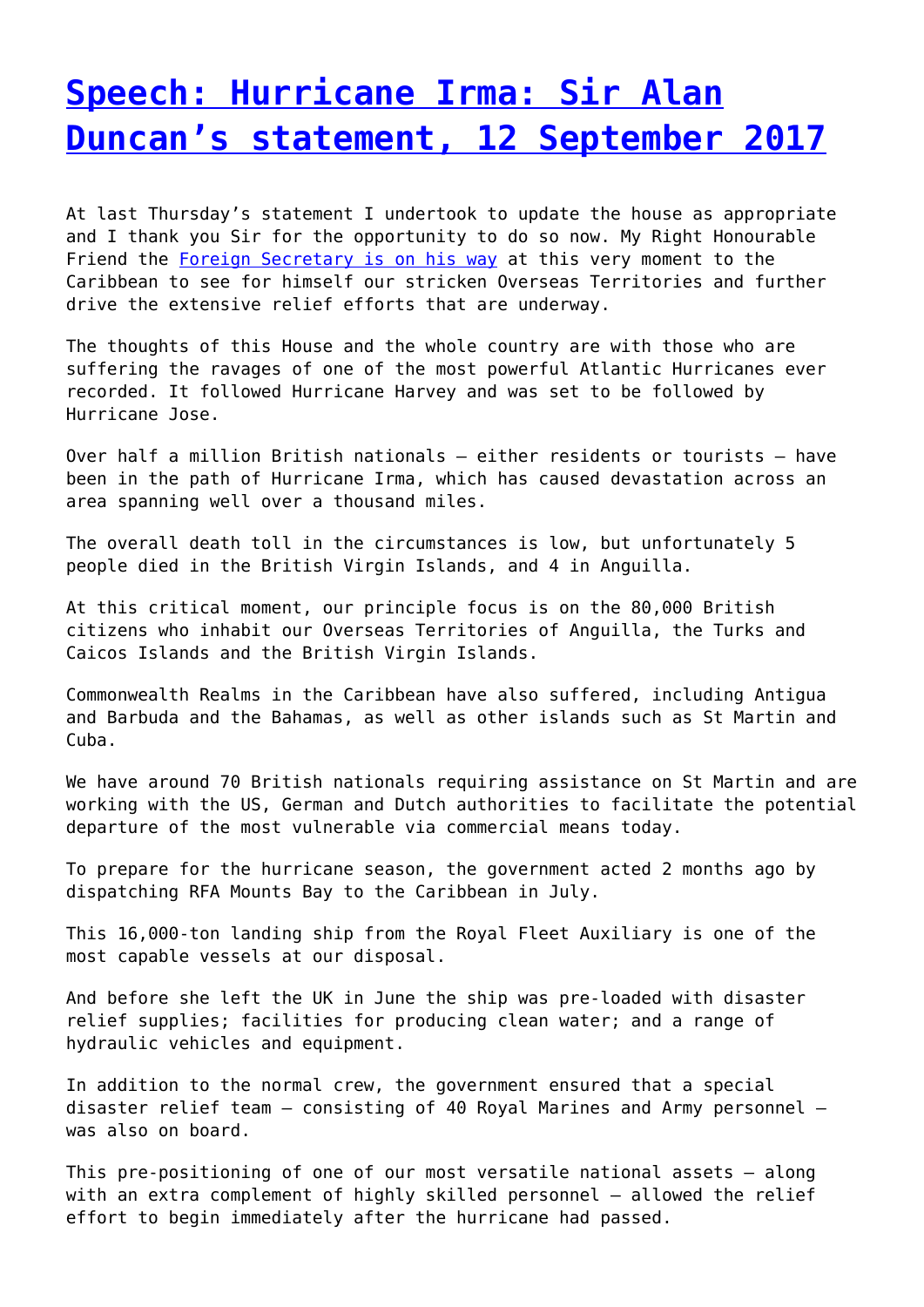By Friday night, the team from RFA Mounts Bay had managed to restore power supplies at Anguilla's hospital, rebuild the emergency operations centre, clear the runway and make the island's airport serviceable.

The ship then repositioned to the British Virgin Islands, where its experts were able to reopen the airport.

Meanwhile in the UK, the government dispatched 2 RAF transport aircraft on Friday – carrying 52 personnel and emergency supplies for over 1,000 people.

On Saturday, another 2 aircraft left for the region to deliver a Puma transport helicopter and ancillary supplies.

This steady tempo of relief flights has been sustained – yesterday it included a Voyager and a C-17 – and I can assure the House this will continue for as long as required.

And already 40 tonnes of UK aid has arrived, including over 2,500 shelter kits, and 2,300 solar lanterns. Nine tonnes of food and water are being procured locally today for onward delivery. Thousands more shelter kits and buckets are on the way from UK shortly. HMS Ocean is being loaded with 200 pallets of DFID aid and 60 pallets of Emergency Relief Stores (ERS) today. Five thousand hygiene kits, 10,000 buckets and 504,000 Aquatabs, all DFID funded, are going onto the vessel.

As I speak, 997 British military personnel are in the Caribbean. RFA Mounts Bay arrived in Anguilla again yesterday at dusk as 47 police officers arrived in the British Virgin Islands to assist the local constabulary.

We should all acknowledge and thank the first responders of the Overseas Territories' own governments, who have shown leadership from the start, and are now being reinforced by personnel from the UK.

And many people, military and civilian, have shown fantastic professionalism and courage in their response to this disaster, and I hope I speak for the whole House in saying a resounding and heartfelt thank you.

Now this initial effort will soon be reinforced by the flagship of the Royal Navy, HMS Ocean.

The government has ordered our biggest warship in service to leave her NATO task in the Mediterranean and steam westwards with all speed.

HMS Ocean loaded supplies in Gibraltar yesterday and will be active in the Caribbean in about 10 days.

Within 24 hours of the hurricane striking, my Right Honourable Friend the [Prime Minister announced last Thursday a £32 million fund](https://www.gov.uk/government/news/pm-statement-on-hurricane-irma-7-sept-2017) for those who have suffered, but in the first desperate stages, it is not about money – it is about just getting on with it.

And the Foreign Office Crisis Centre has been operating around the clock since last Wednesday, coordinating very closely with DFID and MOD colleagues.